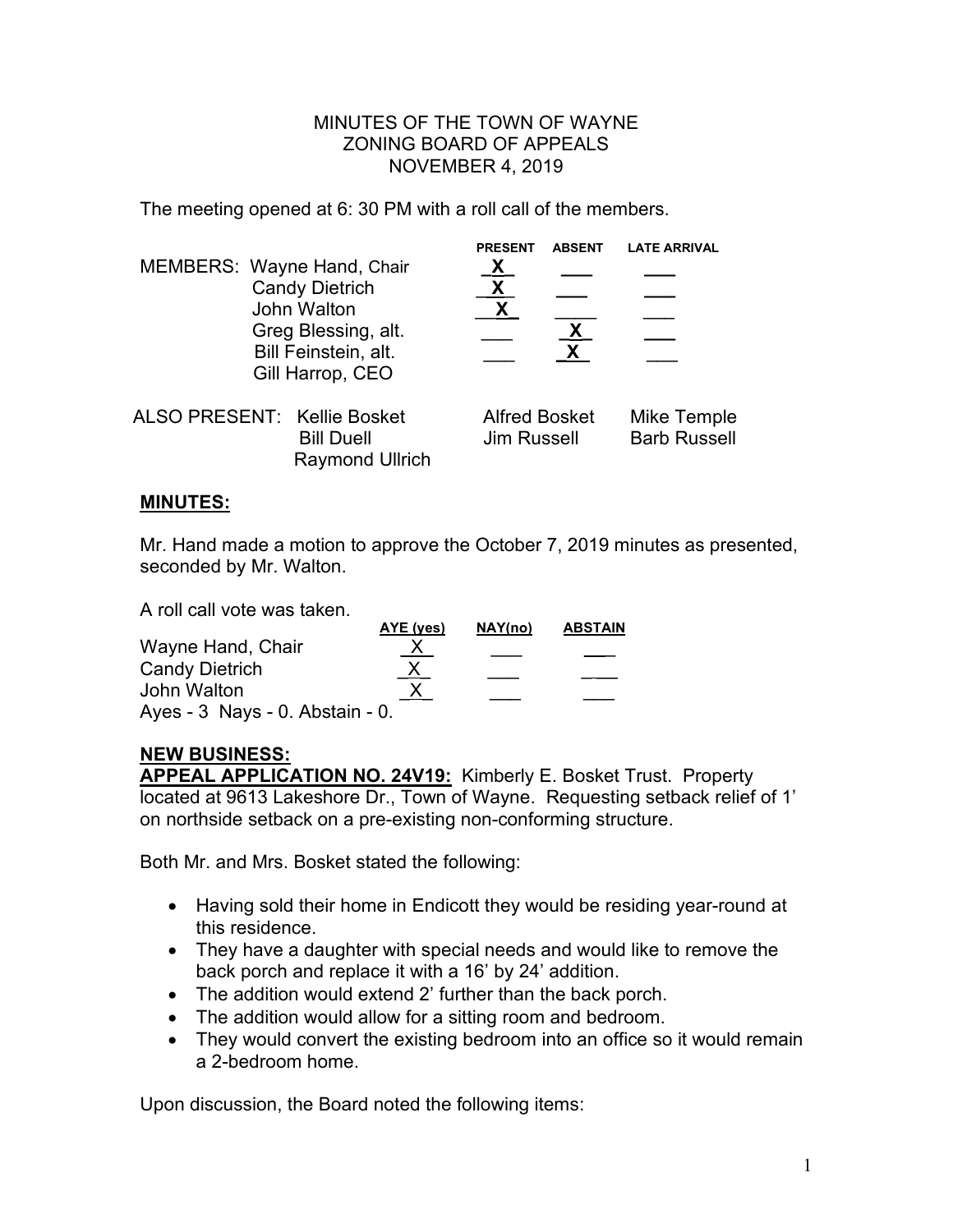- The property is located in the LR-3 district.
- The applicant is seeking 1 variance: a side yard setback of 1'relief on the northside.

Mr. Hand opened the public hearing.

Ms. Kurtz stated 4 letters were sent, no responses were received back.

As no one was present to express any concern, Mr. Hand closed the public hearing.

The 5 test questions were then reviewed and answered as required by NYS.

- 1. Whether an undesirable change to the character of the neighborhood will take place or if it would be a detriment to nearby properties: No.
- 2. Whether benefit sought by applicant can be achieved by a feasible alternative to the variance: Yes.
- 3. Whether the requested variance is substantial: No.
- 4. Would the variance have an adverse impact on the physical or environmental conditions in the neighborhood: No.
- 5. Whether the alleged difficulty was self-created: Yes.

It was then determined that the Benefit to the Applicant did outweigh the detriment to the Neighborhood or Community.

Mr. Walton made a motion to approve Variance Application No. 24V19 to construct the addition as per plans submitted with the building permit and variance application dated 10/9/19, seconded by Ms. Dietrich.

A roll call vote was taken.

|                                     | AYE (yes)  | NAY (no) | <b>ABSTAIN</b> |
|-------------------------------------|------------|----------|----------------|
| Wayne Hand, Chair                   | <u>_X_</u> |          |                |
| <b>Candy Dietrich</b>               |            |          |                |
| John Walton                         |            |          |                |
| Ayes - $3$ Nays - 0. Abstain $-0$ . |            |          |                |

Mrs. Bosket signed the variance responsibilities and conditions sheet (on file).

**APPEAL APPLICATION NO. 25V19:** Elizabeth Shoemaker. Property located at 9299 Spruce Rd., Town of Wayne. Request relief of 6'10" on the Northeast side yard setback for expansion on a pre-existing non-conforming structure.

Both Mr. Temple and Mr. Duell, contractors for the Shoemaker's were present to represent the application and stated the following:

• The applicant wanted to add a shower to an existing bathroom.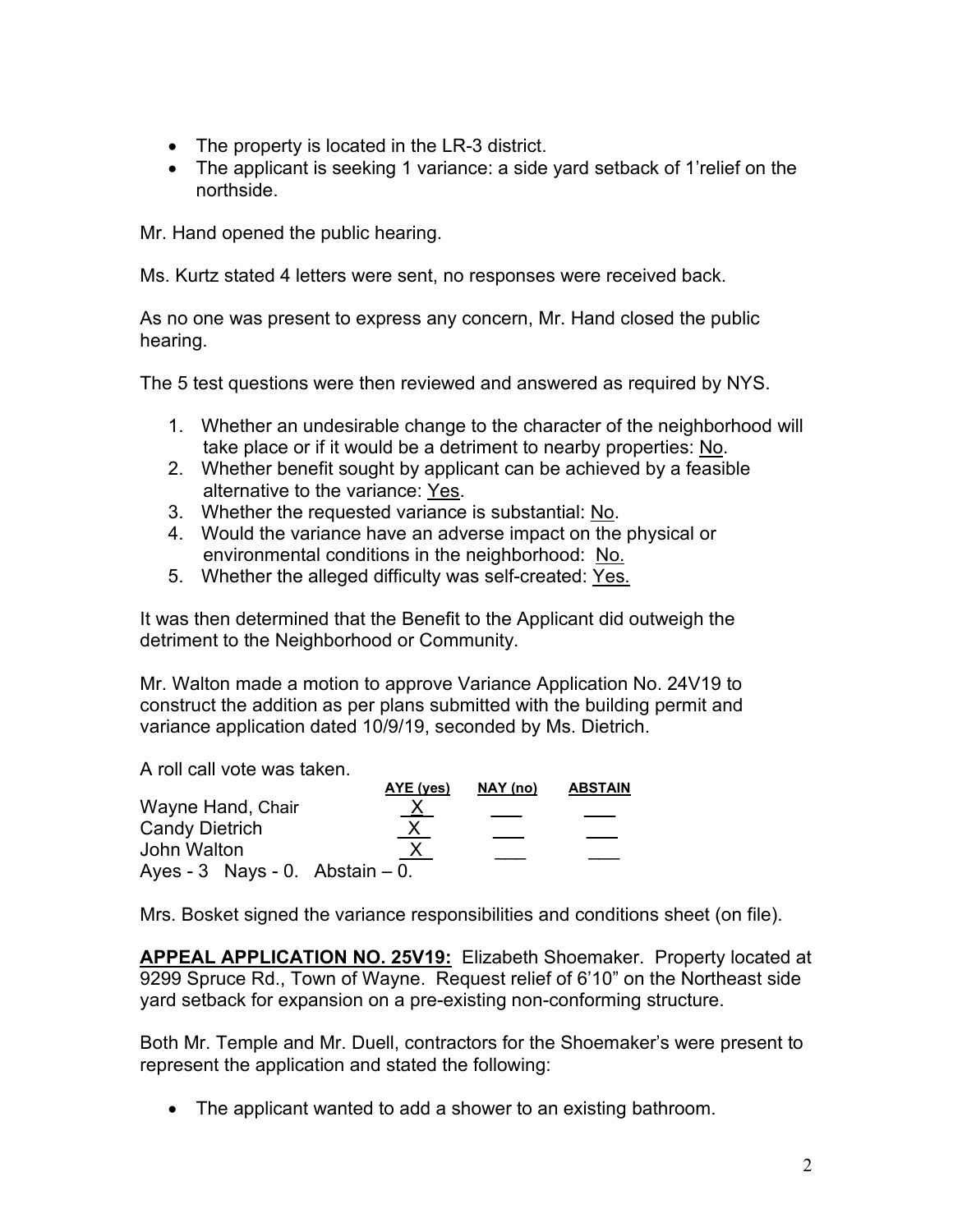- They're seeking 6'10" relief on the Northeast side-yard setback.
- The increase would add 30.25 sq. ft. to the original footprint.

Mr. Hand opened the public hearing.

Ms. Kurtz stated 5 letters were sent and no responses were received back.

As no one was present to express any concern, Mr. Hand closed the public hearing.

Upon discussion, the following items were noted:

- The property is located in the LR-2 district.
- The applicant was seeking 6'10" relief on the Northeast side yard.
- It was an expansion, alteration on a pre-existing non-conforming structure.

The 5 test questions were then reviewed and answered as required by NYS.

- 1. Whether an undesirable change to the character of the neighborhood will take place or if it would be a detriment to nearby properties: No.
- 2. Whether benefit sought by applicant can be achieved by a feasible alternative to the variance: Yes.
- 3. Whether the requested variance is substantial: Yes.
- 4. Would the variance have an adverse impact on the physical or environmental conditions in the neighborhood: No.
- 5. Whether the alleged difficulty was self-created: Yes.

It was then determined that the Benefit to the Applicant did outweigh the detriment to the Neighborhood or Community.

Ms. Dietrich made a motion to approve Variance No. 25V19 allowing 6'10" of relief on the Northeast side yard setback and be constructed as per plans submitted with the building and variance permit dated 10/17/19, seconded by Mr. Walton.

A roll call vote was taken.

| n ion can volu was lanch.           |           |                  |  |
|-------------------------------------|-----------|------------------|--|
|                                     | AYE (yes) | NAY (no) ABSTAIN |  |
| Wayne Hand, Chair                   | <u>X</u>  |                  |  |
| <b>Candy Dietrich</b>               | <u>X</u>  |                  |  |
| John Walton                         |           |                  |  |
| Ayes - $3$ Nays - 0. Abstain $-0$ . |           |                  |  |

Mr. Duell signed the variance responsibilities and conditions sheet on behalf of their client. (on file).